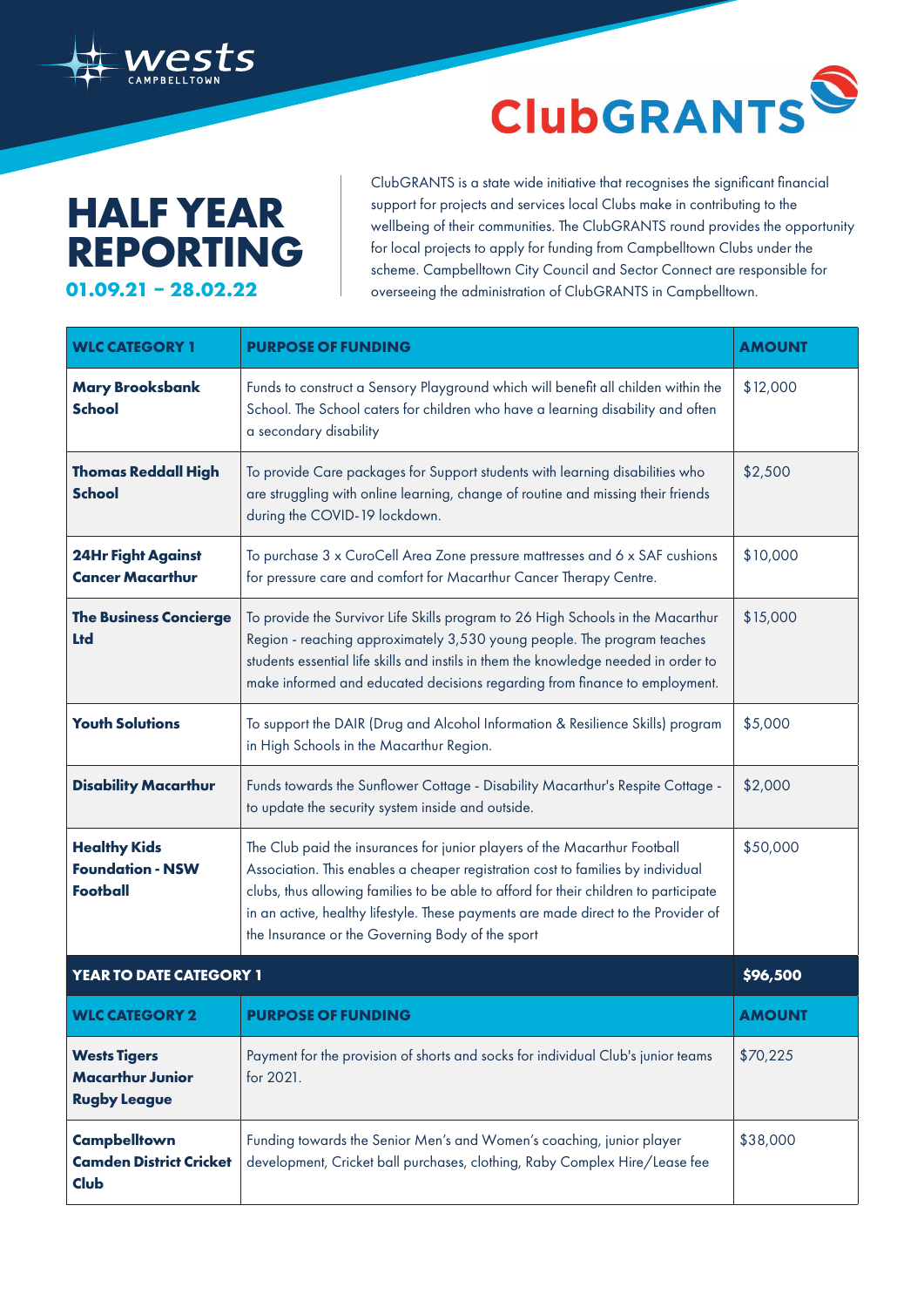| <b>South West Sydney</b><br><b>Academy of Sport</b>                                                                         | Funding of the Academy's 'Future Stars Athlete Program and Para-Athlete<br>program"                                                                         | \$10,000 |
|-----------------------------------------------------------------------------------------------------------------------------|-------------------------------------------------------------------------------------------------------------------------------------------------------------|----------|
| <b>NSWRL</b>                                                                                                                | Payment of insurances for players of the Campbelltown City Kangaroos for<br>2021                                                                            | \$4,800  |
| <b>Eschol Park Little</b><br><b>Athletics</b>                                                                               | Provision of a subsidy in purchasing children's uniforms/singlets and crop tops                                                                             | \$4,000  |
| <b>Campbelltown Ghosts</b><br><b>Baseball Club</b>                                                                          | Subsidisation of Junior Player Registration fees, purchase of new balls for junior<br>teams and replacement of obsolete/unsafe and unserviceable equipment  | \$5,660  |
| <b>Campbelltown</b><br><b>Harlequins Rugby</b><br>Club                                                                      | Towards the reduction of player registration fees, player insurance and ground<br>signage                                                                   | \$10,000 |
| <b>Wests Social Mens</b><br><b>Golf Club</b>                                                                                | Subsidising green fees for their members at various courses and the provision of<br>monthly and year end prizes                                             | \$5,000  |
| <b>Campbelltown</b><br><b>Camden District</b><br><b>Cricket Club &amp;</b><br><b>Camden District</b><br><b>Cricket Club</b> | Funding towards the reduction of playing fees, uniforms and coaching for the<br>Junior Development program                                                  | \$7,000  |
| <b>Campbelltown District</b><br><b>Netball Association</b>                                                                  | Subsidise the Family Discount Program where additional junior players<br>10-15 years are from the same family & provision of one match ball to each<br>team | \$25,000 |
| <b>Macarthur District</b><br><b>Football Referees</b><br><b>Association Inc</b>                                             | Towards referee recruitment, training and development                                                                                                       | \$5,236  |
| <b>Western Suburbs</b><br><b>Rugby League</b><br><b>Referee's Association</b><br><b>Inc</b>                                 | Towards Coaching and Development, hire of training venues, end of year<br>trophies/awards and tracksuit pants                                               | \$5,500  |
| <b>Wests Tennis Social</b><br><b>Golf Club</b>                                                                              | To purchase new club shirts, trophies for end of year presentation, golf balls for<br>prizes and presentation day                                           | \$2,500  |
| <b>Sector Connect</b>                                                                                                       | Administration fee for the 2020/21 year                                                                                                                     | \$2,000  |
| <b>Kids of Macarthur</b><br><b>Health Foundation</b>                                                                        | Support of the Ladies Trust Luncheon                                                                                                                        | \$1,250  |
| <b>Kids of Macarthur</b><br><b>Health Foundation</b>                                                                        | Support of the Annual Trots Night                                                                                                                           | \$2,000  |
| <b>Koori Kids</b>                                                                                                           | ANZAC Initiative - towards costs of producing and printing participation packs<br>for local Schools                                                         | \$400    |
| <b>Macarthur Combined</b><br><b>Churches</b>                                                                                | Towards the costs of food and gifts for attendees at the 2022 Xmas day lunch                                                                                | \$600    |